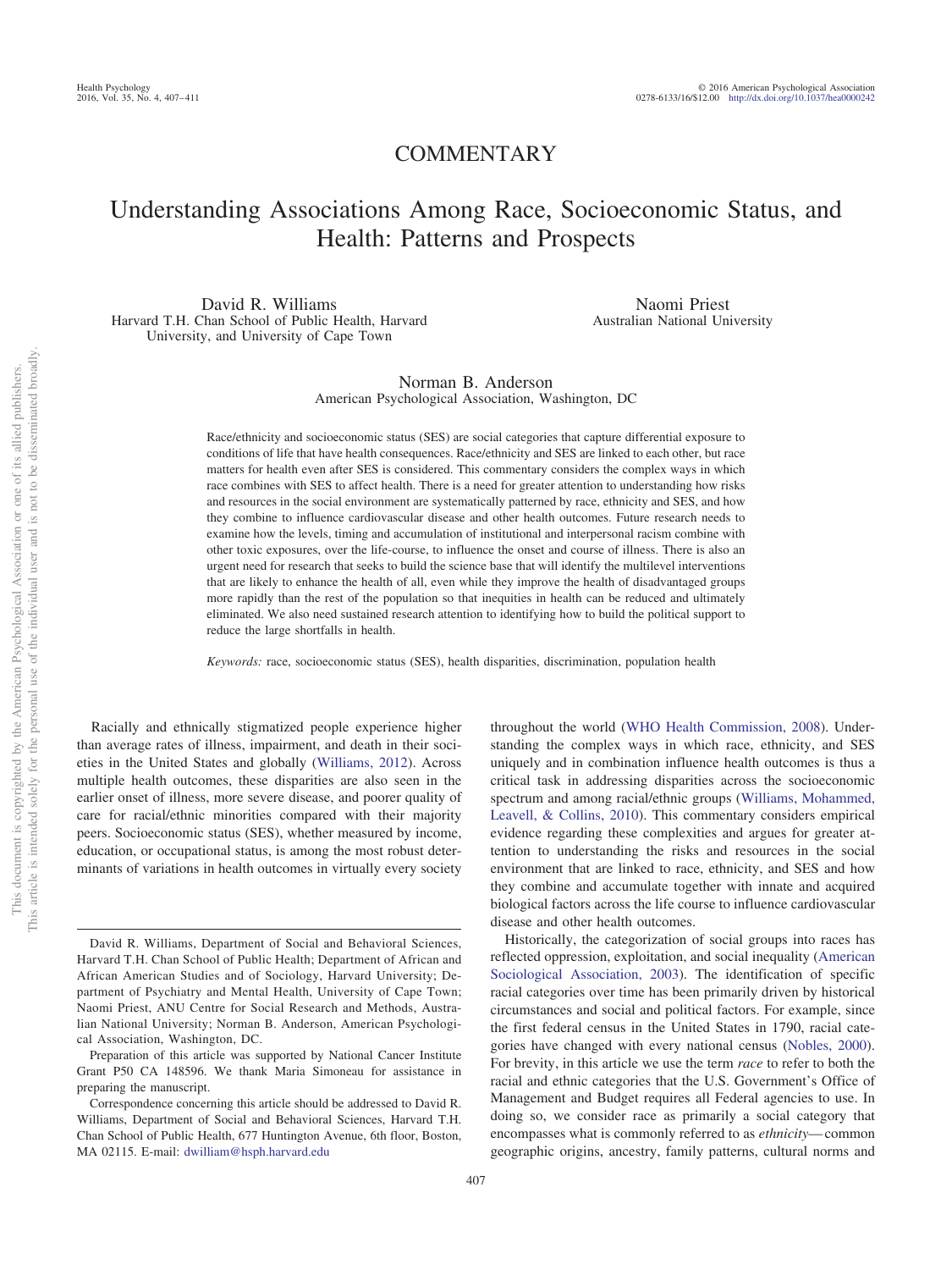traditions, and the social history of specific groups [\(Williams et al.,](#page-4-2) [2010\)](#page-4-2).

Biological and genetic explanations of race, and of differences in health among racial groups, dominated in the 19th and early 20th century [\(American Sociological Association, 2003\)](#page-3-0) and still persist among many today [\(Williams et al., 2010\)](#page-4-2). However, human genetic variation does not naturally map onto the subgroups that correspond to our racial categories, and most genetic variation is found among individuals and not among population groups. However, although racial categories are not good indicators of biological variation within the human population, considerable research documents the salience of race as a social category and that existing racial categorization has considerable social consequences [\(American Sociological Association, 2003\)](#page-3-0).

Making sense of racial health disparities requires careful consideration of multiple issues captured by racial categories. Race reflects simultaneously unmeasured confounding of biological factors linked to ancestral history, geographic origins, and environmental exposures [\(Williams et al., 2010\)](#page-4-2). These environmental factors include the current psychological, social, physical, and chemical environment; the exposures over the life course and across generations; and the biological adaptation to these environmental exposures, including gene expression [\(Williams et al., 2010\)](#page-4-2). For example, some researchers have historically sought to explain the large Black-White differences in hypertension in the United States in terms of genetics. In contrast, an international comparative study of hypertension among West Africans in Africa and persons of West African descent in other contexts found a stepwise increase in hypertension as a person moved from rural to urban Africa, to the Caribbean, and then to the United States, with persons of African descent in the United States having hypertension levels that were twice as high as that of Blacks in Africa [\(Cooper et](#page-3-1) [al., 1997\)](#page-3-1). It is instructive to note that Whites in the United States have higher rates of hypertension than do Blacks in Africa, and other comparative data reveal that the prevalence of hypertension among African Americans in the United States is higher than those in some predominantly White populations in Europe, such as Sweden and Italy, but is lower than those in other European countries, such as Germany and Finland [\(Coo](#page-3-2)[per et al., 2005\)](#page-3-2). These data highlight the potential of social, cultural, and environmental factors to predict variation in hypertension risk.

SES is a complex and multidimensional concept comprising a range of factors encompassing economic resources, power, and prestige that can influence health at different times in the life course, at different levels (e.g., individual, household, neighborhood), and via different pathways [\(Braveman, Cubbin,](#page-3-3) [Egerter, Williams, & Pamuk, 2005\)](#page-3-3). [Table 1](#page-1-0) shows that all indicators of SES are strongly patterned by race. Asians, a group heavily made up of immigrants, have a high SES profile. Levels of college graduation are almost twice as high for Whites compared with those of Blacks and Hispanics. Other data reveal that Pacific Islanders (15%) and American Indian/ Alaskan Natives (13%) also have lower levels of college graduation than do Whites [\(Ogunwole, Drewery, & Rios-Vargas,](#page-4-4) [2012\)](#page-4-4). Data on median household income tell a similar story. Asians have the highest median household income in the United States, but Hispanics earn 70 cents and Blacks earn 59 cents for every dollar of income that Whites earn. However, income differences markedly understate racial differences in economic status. *Net worth*, a measure of wealth, captures the economic assets and reserves of a household. Wealth facilitates the ability of a household to both plan for the future and cushion shortfalls in income. Racial differences in wealth are striking. For every dollar of wealth that Whites have, Asian households have 83 cents but Blacks have 6 cents and Hispanics have 7 cents [\(U.S.](#page-4-5) [Census Bureau, 2014\)](#page-4-5).

These racial differences in SES are an important contributor to racial disparities in health. However, racial disparities in health typically persist, although reduced, across all levels of SES [\(Braveman et al., 2010;](#page-3-4) [Williams et al., 2010\)](#page-4-2). [Table 2](#page-2-0) illustrates this complexity by presenting racial and educational variations in heart disease mortality for men and women [\(Jemal,](#page-3-5) [Ward, Anderson, Murray, & Thun, 2008\)](#page-3-5). Among men, death rates from heart disease are almost twice as high for Blacks compared with Whites. These racial disparities are smaller, absolutely and relatively, than are the education gaps in heart disease mortality within each race. At the same time, at every level of education a racial gap persists, with the absolute gap similar at the lowest and highest education level, and the relative gap is wider for college graduates than for those who did not complete high school. Death rates from heart disease are lower for both Black and White women than for their male peers, but the patterns of disparities by race and education among women are generally similar to those found for men. Heart disease mortality is almost three times higher for Black women than for White women, with the death rates for the lowest education category compared with college graduates being twice as high among Black women but almost six times

<span id="page-1-0"></span>

| Table 1                                    |  |  |  |
|--------------------------------------------|--|--|--|
| Socioeconomic Status by Race and Ethnicity |  |  |  |

|                                            |         |               |                  |        | Ratios |     |      |
|--------------------------------------------|---------|---------------|------------------|--------|--------|-----|------|
| Indicator                                  | Whites  | <b>Blacks</b> | <b>Hispanics</b> | Asian  | B/W    | H/W | A/W  |
| Education (% college grad+), $2006-2010^a$ | 31      | 17.8          | 13               | 50.2   | .57    | .42 | 1.62 |
| Median household income, 2013 <sup>b</sup> | 58,270  | 34.598        | 40,963           | 67,065 | .59    | .70 | 1.15 |
| Median wealth, $2011^{\circ}$              | 110,500 | 6.314         | 7.683            | 89.339 | .06    | .07 | .81  |
| Non-home wealth, $2011^{\circ}$            | 33,408  | 2.124         | 4.010            | 29.339 | .06    | .12 | .88  |
| Home ownership, 2014 $(\%)^d$              | 72.3    | 42.1          | 44.5             |        | .58    | .62 |      |

*Note.*  $B/W = Black-White$ ;  $H/W = Hispanic-White$ ;  $A/W = Asian-$ 

<sup>a</sup> [Ogunwole et al., 2012.](#page-4-4) <sup>b</sup> [DeNavas-Walt and Proctor, 2014.](#page-3-6) <sup>c</sup> [U.S. Census Bureau, 2014.](#page-4-5) <sup>d</sup> [Callis and](#page-3-7) [Kresin, 2015.](#page-3-7)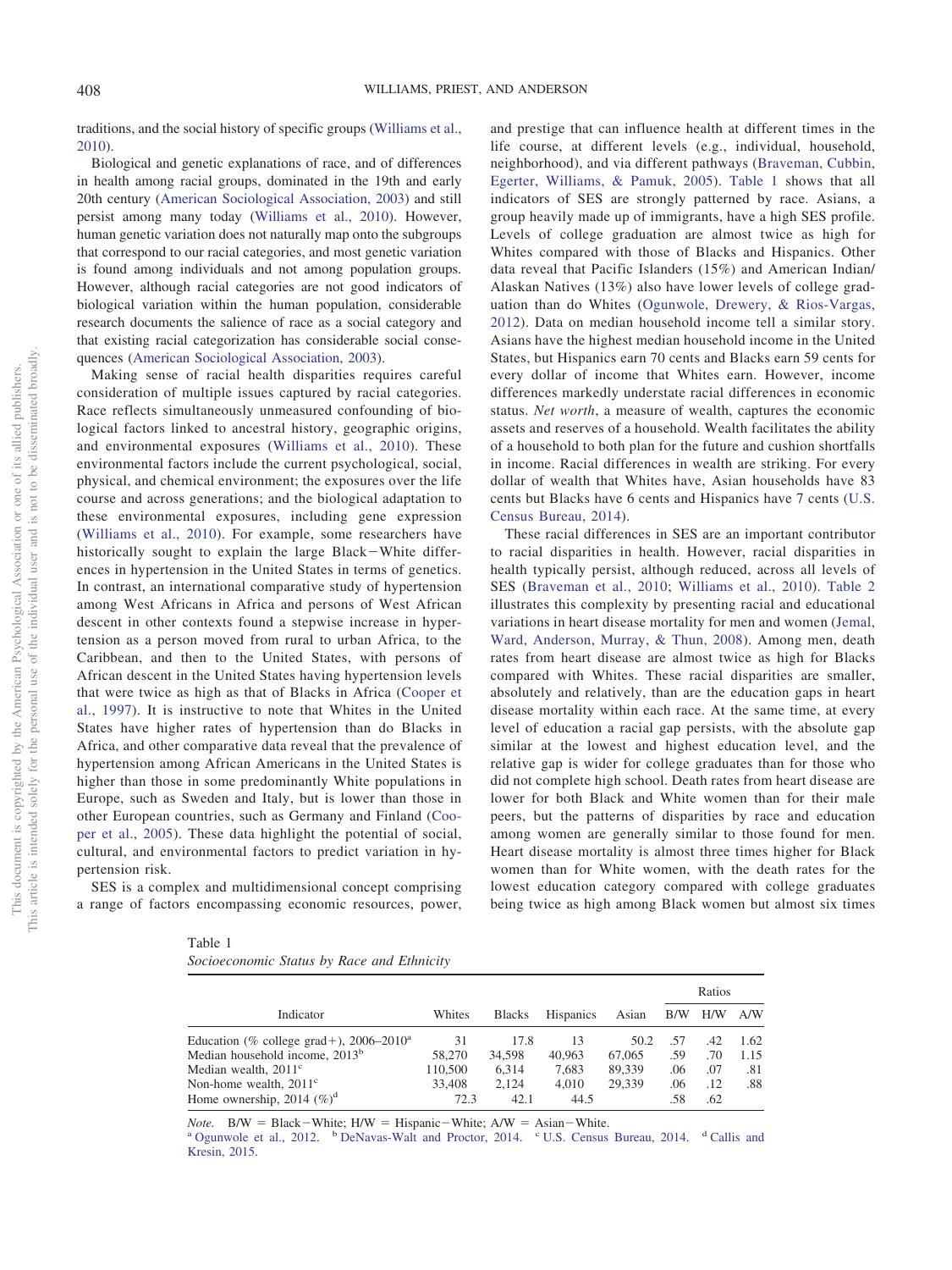<span id="page-2-0"></span>Table 2 *Heart Disease Death Rates, Age-Standardized, for Blacks and Whites Aged 25– 64, 2001*

| Education           | <b>Blacks</b> | Whites | B/W ratio | B/W difference |
|---------------------|---------------|--------|-----------|----------------|
| Men                 |               |        |           |                |
| A11                 | 194.9         | 100.7  | 1.94      | 94.2           |
| $<$ 12 years        | 262.9         | 214.9  | 1.22      | 48             |
| 12 years            | 258.2         | 145.2  | 1.78      | 113            |
| $13 - 15$ years     | 120           | 73.1   | 1.64      | 46.9           |
| $16+$ years         | 99.2          | 51.1   | 1.94      | 48.1           |
| Low-high difference | 164           | 164    |           |                |
| Low-high ratio      | 2.65          | 4.21   |           |                |
| Women               |               |        |           |                |
| A11                 | 106.1         | 37.9   | 2.8       | 68.2           |
| $<$ 12 years        | 132.9         | 97.8   | 1.36      | 35.1           |
| 12 years            | 142.1         | 50.1   | 2.84      | 92             |
| $13 - 15$ years     | 73            | 25.1   | 2.91      | 47.9           |
| $16+$ years         | 62.8          | 16.9   | 3.72      | 45.9           |
| Low-high difference | 70            | 81     |           |                |
| $Low$ -high ratio   | 2.12          | 5.79   |           |                |

*Note.* Rates per 100,000 (see [Jemal et al., 2008\).](#page-3-5)

as high among their White counterparts. The persistence of a racial difference in heart disease mortality at every level of education is also evident among women, with the racial gap, absolutely and relatively, being larger at the higher levels of education than at the lowest level. It is interesting to note that for both men and women, the largest absolute gap in mortality is evident among high school graduates. Further evidence of the added effect of race after SES is accounted for was documented by a 23- to 25-year follow-up study of medical graduates that found Black physicians, compared with their White peers, had a higher risk of cardiovascular disease (relative risk  $= 1.65$ ), earlier onset of disease, higher incidence rates of diabetes and hypertension (twice as high), higher incidence of coronary artery disease (1.4 times as high), and higher case fatality (52% v 9%; [Thomas, Thomas, Pearson, Klag, & Mead, 1997\)](#page-4-6).

Clearly, race and SES, although related, reflect distinct processes of stratification with each likely to be a proxy for specific exposures that can affect health outcomes [\(Williams et](#page-4-2) [al., 2010\)](#page-4-2). Research indicates that there are at least four reasons why race still matters for health after SES is considered. First, in addition to being influenced by current SES, health is also affected by exposure to adversity throughout the life course. Early life adversity, such as poverty, abuse, and traumatic stress, vary by race and SES and has been shown to influence multiple indicators of physical and mental health later in life, including cardiovascular, metabolic, and immune function [\(Shonkoff, Boyce, & McEwen, 2009\)](#page-4-7). An enhanced understanding of the ways in which early life SES and other forms of adversity contribute to adult health disparities, including the psychosocial and physiological pathways and contextual-level influences such as neighborhood factors, is needed. In particular, we need to identify the extent to which childhood poverty among racial minorities is concurrent with a greater concentration of other negative risk factors than it is among Whites and how multiple types of stressors combine at various points across the life course and accumulate to influence later health disparities [\(Williams et al., 2010\)](#page-4-2).

Second, race matters in health disparities because of the nonequivalence of SES indicators across racial groups. Compared with Whites, Blacks and Hispanics receive less income at the same education levels, have markedly less wealth at equivalent income levels, and have less purchasing power because of higher costs of goods and services in the residential environments where they are disproportionately located [\(Williams et](#page-4-2) [al., 2010\)](#page-4-2). One national study illustrated how the minority poor are poorer than the White poor. It found that African Americans were more likely than were Whites to report six economic hardships, such as being unable to pay full rent and having one's utilities shut off, even after adjustment for multiple demographic, SES, and health status factors that presumably should have accounted for them [\(Bauman, 1998\)](#page-3-8).

Third, arguably the most critical distinctive social exposure experienced by racial minorities is the added burden of racism. Discrimination across both institutional and interpersonal levels remains pervasive in contemporary societies [\(Pager & Shep](#page-4-8)[herd, 2008\)](#page-4-8). Residential segregation by race, an example of an institutional racism, has created racial differences in education and employment opportunities that produces racial differences in SES. In addition, segregation is a major determinant of racial differences in neighborhood quality and living conditions, including access to medical care [\(Williams & Collins, 2001\)](#page-4-9). A study of the 171 largest U.S. cities concluded that there is not even one city where Whites live under equivalent conditions to Blacks and that the worst urban context for Whites is better than the average context for Blacks [\(Sampson & Wilson, 1995\)](#page-4-10). Although segregation is increasing for Hispanics, the segregation of African Americans remains distinctive. For example, an analysis of national data revealed that middle-class Blacks are more segregated than are poor Hispanics and Asians [\(Massey,](#page-3-9) [2004\)](#page-3-9). Self-reported experiences of discrimination have been associated with a broad range of disease outcomes, preclinical indicators of disease (e.g., inflammation, visceral fat) and health-risk behaviors [\(Lewis, Cogburn, & Williams, 2015\)](#page-3-10). As with other forms of early life adversity, discrimination is particularly detrimental to children, with associated poor health outcomes reported in childhood and adolescence, which has been increasingly documented internationally [\(Priest, Paradies,](#page-4-11) [et al., 2013\)](#page-4-11). Institutional and cultural racism can also harm health through stigma, stereotypes, and prejudice—all of which can contribute to stunted socioeconomic mobility and reduced access to a broad range of societal resources and opportunities required for health [\(Williams & Mohammed, 2013a\)](#page-4-12).

A fourth reason why there are racial differences in health after SES is controlled is that racial minorities have elevated risk of exposure to a broad range of psychosocial stressors. Institutional discrimination and socioeconomic disadvantages lead to the overrepresentation of minorities in toxic residential and occupational environments that lead to elevated risk of exposure to major hardships, conflicts, and disruptions such as crime, violence, material deprivation, loss of loved ones, recurrent financial strain, relationship conflicts, unemployment, and underemployment. One recent study documented that African Americans and U.S.-born Latinos experience not only higher levels of multiple psychosocial stressors but also greater clustering of stressors than do Whites [\(Sternthal, Slopen, & Wil](#page-4-13)[liams, 2011\)](#page-4-13). It is important to note that in this study, psycho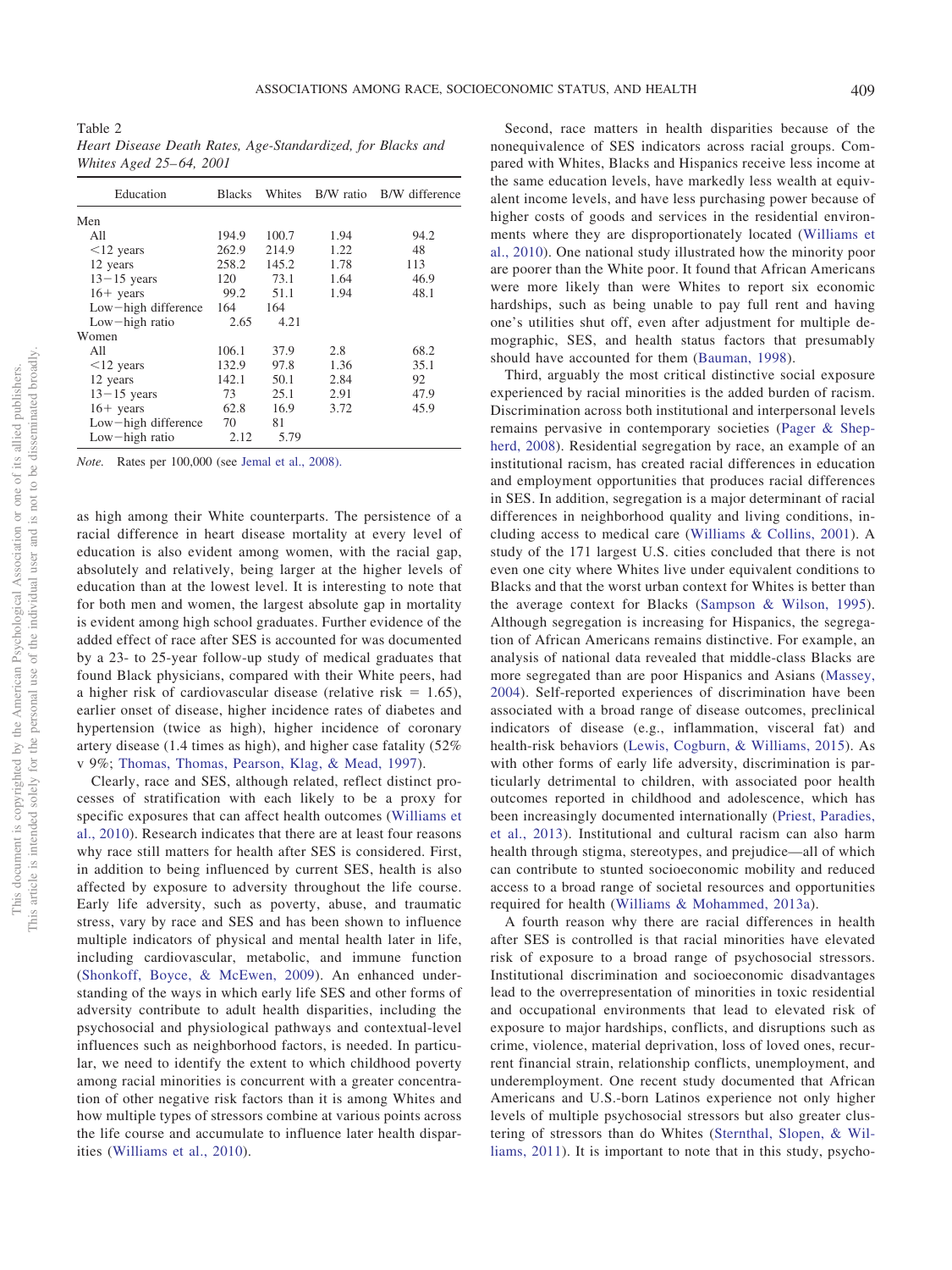social stressors, including discrimination, helped to account for the residual association between race and health after controls for education and income.

## **Implications for Research and Policy**

Future research needs to examine how the levels, timing, and accumulation of experiences of racial bias over the life course—particularly before conception, in pregnancy, in early childhood, and in preadolescence— combine with a broad range of other toxic stressors to influence the onset and course of illness. Extant research has failed to comprehensively examine how the distinctive residential environments of Blacks affect normal physiological processes, including adaptive and regulatory systems, and how racial minorities' biological adaptation to their residential environments produces distinct biological profiles and patterns of interactions between biological and psychosocial factors [\(Williams et al., 2010\)](#page-4-2). There is an urgent need to develop a more integrated science that will assess how multiple dimensions of the social and physical environment combine additively or interactively with innate and acquired biological factors (including epigenetic effects) and accumulate over the life course to influence disease risk.

The patterns described in this article also have implications for how race data are collected and reported. Whenever racial data is collected or reported, greater attention should be given to why race is being used, the limitations of race data, and the interpretation of findings. Data on racial differences in health should routinely be stratified by SES within racial groups to reduce the misspecification of complex health risks and the perpetuation of harmful social stereotypes [\(Williams, 1999\)](#page-4-14). Renewed research attention needs to be given to identify markers that are better than race to identify potential contribution of genetic factors. It is also important to remember that there are diverse experiences and exposures among and between each of the major racial groups in the United States. Although there are processes of stigmatization and exclusion that affect multiple minority groups, the SES and health of each group is shaped by its own distinctive history and social, political, and cultural context. Accordingly, as we look across various racial and ethnic populations, we should expect to find both similarities and differences with the patterns observed for African Americans.

The persistence of striking inequalities in health by race and SES also highlight the urgent need for a renewed research focus on identifying the interventions at multiple societal levels that will be effective in reducing and ultimately eliminating racial inequities in health. It is important to note that although there is much that we need to learn about maximizing the impact of interventions to reduce the observed gaps, there is substantial evidence now that provides clear direction and promising strategies to tackle health inequalities [\(Cohen & Sherman, 2014;](#page-3-11) [Osypuk, Joshi, Geronimo,](#page-4-15) [& Acevedo-Garcia, 2014;](#page-4-15) [Williams & Mohammed, 2013b\)](#page-4-16). Thus, our greatest need is to build the political support to use the best available science to reduce the massive loss of lives that social inequalities in health reflect. The available evidence also suggests the need for generic interventions targeted at reducing SES inequalities and that address the added effects of race. Both of these classes of interventions should focus on improving the health of

disadvantaged groups more rapidly than those of the rest of the population so that progress can be made in eliminating inequalities. Many interventions that promise the greatest benefit in improving population health are likely to widen disparities because of the greater health benefits received by the most advantaged [\(Me](#page-4-17)[chanic, 2002\)](#page-4-17).

In conclusion, there are large and pervasive racial disparities in health that reflect larger social inequalities within societies, of which SES is only one. Race still matters for health when SES is considered, as does gender. In particular, racism is an organized system of social stratification that combines with and even transforms SES to influence health. Action is thus critically required to illuminate and address how the health of socially disadvantaged groups is determined by exposures to risks and resources linked to living and working conditions and how intervening in these contexts can lead to improvements in health.

## **References**

- <span id="page-3-0"></span>American Sociological Association. (2003). *The importance of collecting data and doing social scientific research on race*. Washington, DC: Author.
- <span id="page-3-8"></span>Bauman, K. (1998). Direct measures of poverty as indicators of economic need: Evidence from the survey of income and program participation. *U.S. Census Bureau Population Division Technical Working Paper No. 30*. Washington DC: U.S. Census Bureau.
- <span id="page-3-3"></span>Braveman, P. A., Cubbin, C., Egerter, S., Chideya, S., Marchi, K. S., Metzler, M., & Posner, S. (2005). Socioeconomic status in health research: One size does not fit all. *Journal of the American Medical Association, 294,* 2879 –2888. [http://dx.doi.org/10.1001/jama.294.22](http://dx.doi.org/10.1001/jama.294.22.2879) [.2879](http://dx.doi.org/10.1001/jama.294.22.2879)
- <span id="page-3-4"></span>Braveman, P. A., Cubbin, C., Egerter, S., Williams, D. R., & Pamuk, E. (2010). Socioeconomic disparities in health in the United States: What the patterns tell us. *American Journal of Public Health, 100*(Suppl 1), S186 –S196. <http://dx.doi.org/10.2105/AJPH.2009.166082>
- <span id="page-3-7"></span>Callis, R. R., & Kresin, M. (2015). *Residential vacancies and homeownership in the fourth quarter 2014*. Washington, DC: U.S. Census Bureau.
- <span id="page-3-11"></span>Cohen, G. L., & Sherman, D. K. (2014). The psychology of change: Self-affirmation and social psychological intervention. *Annual Review of Psychology, 65,* 333–371. [http://dx.doi.org/10.1146/annurev-psych-](http://dx.doi.org/10.1146/annurev-psych-010213-115137)[010213-115137](http://dx.doi.org/10.1146/annurev-psych-010213-115137)
- <span id="page-3-1"></span>Cooper, R., Rotimi, C., Ataman, S., McGee, D., Osotimehin, B., Kadiri, S., . . . Wilks, R. (1997). The prevalence of hypertension in seven populations of West African origin. *American Journal of Public Health, 87,* 160 –168. <http://dx.doi.org/10.2105/AJPH.87.2.160>
- <span id="page-3-2"></span>Cooper, R. S., Wolf-Maier, K., Luke, A., Adeyemo, A., Banegas, J. R., Forrester, T.,... Thamm, M. (2005). An international comparative study of blood pressure in populations of European vs. African descent. *BMC Medicine, 3,* 2. <http://dx.doi.org/10.1186/1741-7015-3-2>
- <span id="page-3-6"></span>DeNavas-Walt, C., & Proctor, B. D. (2014). *Income and Poverty in the United States: 2013*. U. S. Census Bureau Current Populations Reports, P60-249. Washington D.C.: U. S. Government Printing Office.
- <span id="page-3-5"></span>Jemal, A., Ward, E., Anderson, R. N., Murray, T., & Thun, M. J. (2008). Widening of socioeconomic inequalities in U.S. death rates, 1993–2001. *PLoS ONE, 3*(5), e2181. <http://dx.doi.org/10.1371/journal.pone.0002181>
- <span id="page-3-10"></span>Lewis, T. T., Cogburn, C. D., & Williams, D. R. (2015). Self-reported experiences of discrimination and health: Scientific advances, ongoing controversies, and emerging issues. *Annual Review of Clinical Psychology, 11,* 407– 440. [http://dx.doi.org/10.1146/annurev-clinpsy-032814-](http://dx.doi.org/10.1146/annurev-clinpsy-032814-112728) [112728](http://dx.doi.org/10.1146/annurev-clinpsy-032814-112728)
- <span id="page-3-9"></span>Massey, D. S. (2004). Segregation and stratification: A biosocial perspective. *Du Bois Review, 1,* 7–25. [http://dx.doi.org/10.1017/S1742](http://dx.doi.org/10.1017/S1742058X04040032) [058X04040032](http://dx.doi.org/10.1017/S1742058X04040032)